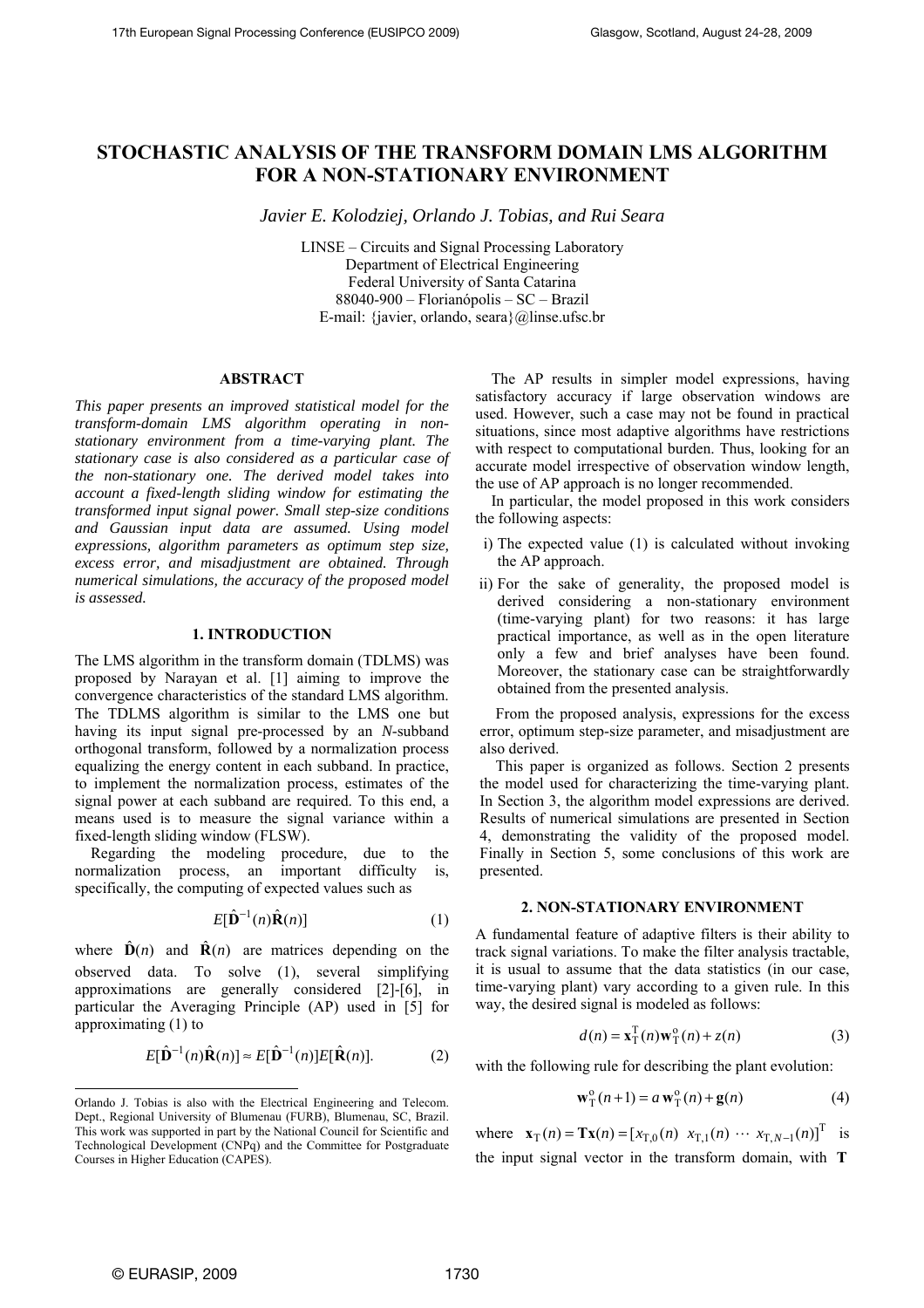being an orthogonal transform,  $\mathbf{x}(n) = [x(n) \ x(n-1) \ \cdots$  $x(n-N+1)$ <sup>T</sup> is the input signal vector assuming  $x(n)$  as a zero-mean Gaussian stationary process with variance  $\sigma_x^2$ ,  $\mathbf{w}_{\mathrm{T}}^{\mathrm{o}}(n) = \mathbf{T}\mathbf{w}^{\mathrm{o}}(n) = [w_{\mathrm{T},1}^{\mathrm{o}}(n) \ w_{\mathrm{T},2}^{\mathrm{o}}(n) \cdots w_{\mathrm{T},N-1}^{\mathrm{o}}(n)]^{\mathrm{T}}$  denotes the time-varying plant vector in the transform domain,  $\mathbf{w}^{\circ}(n) = [w_1^{\circ}(n) \ w_2^{\circ}(n) \ \cdots \ w_{N-1}^{\circ}(n)]^{\mathsf{T}}$  is the time-varying plant vector, and  $z(n)$  is an i.i.d. measurement noise with variance  $\sigma_z^2$ . Variable  $a \in [0,1]$ , **g**(*n*) is the plant perturbation vector, which is zero-mean with autocorrelation matrix **G**, and  $\mathbf{w}_T^0(0)$  is any arbitrary value.

Usually, available analyses in the literature regarding adaptive algorithms in non-stationary environment use  $a = 1$ , and/or  $\mathbf{w}_{\mathrm{T}}^{\mathrm{o}}(0) = \mathbf{0}$ . Thus, for both cases one has a restricted model, since the mean value of the plant does not show any time evolution. In addition, for  $a = 1$ , the model given in (4) is unrealistic because of the infinite variance [7]. In this work, we consider derivations taking into account a generic value of *a*, resulting in a less restricted model.

#### **3. ANALYSIS**

#### **3.1 Problem Statement**

In this section, we derive analytical expressions for the first and second moment of the adaptive weight vector. Then, let us start by considering the weight update equation in the transform domain, which is given by [1]

$$
\mathbf{w}_{\mathrm{T}}(n+1) = \mathbf{w}_{\mathrm{T}}(n) + 2\mu \hat{\mathbf{D}}^{-1}(n)e(n)\mathbf{x}_{\mathrm{T}}(n) \tag{5}
$$

where  $\mathbf{w}_{T}(n) = [w_{T,0}(n) \ w_{T,1}(n) \ \cdots \ w_{T,N-1}(n)]^{T}$  denotes the adaptive filter weight vector and  $\hat{\mathbf{D}}^{-1}(n) = \text{diag}[\hat{\sigma}_0^{-2}(n)]$  $\hat{\sigma}_1^{-2}(n) \cdots \hat{\sigma}_{N-1}^{-2}(n)$  is the step-size normalizing matrix, with  $\hat{\sigma}_i^2(n)$  being the instantaneous estimate of the subband variance. In practice, a FLSW is used to estimate the variance of each subband. Thus,

$$
\hat{\sigma}_i^2(n) = \frac{1}{M} \sum_{k=0}^{M-1} x_{\mathrm{T},i}^2(n-k)
$$
 (6)

where  $M$  is the window length. The error signal is obtained as

$$
e(n) = d(n) - y(n) \tag{7}
$$

with  $y(n) = \mathbf{x}_{\text{T}}^{\text{T}}(n)\mathbf{w}_{\text{T}}(n)$ . Now, substituting (3) into (7) and the resulting expression into (5), using the weight-error vector in the transform domain, defined as  $\mathbf{v}_{\text{T}}(n+1)$  $=$ **w**<sub>T</sub> $(n+1)$  –**w**<sup>0</sup><sub>T</sub> $(n+1)$ , we get

$$
\mathbf{v}_{\mathrm{T}}(n+1) = [\mathbf{I} - 2\mu \hat{\mathbf{D}}^{-1}(n)\mathbf{x}_{\mathrm{T}}(n)\mathbf{x}_{\mathrm{T}}^{T}(n)]\mathbf{v}_{\mathrm{T}}(n) + 2\mu \hat{\mathbf{D}}^{-1}(n)\mathbf{x}_{\mathrm{T}}(n)z(n) - \mathbf{w}_{\mathrm{T}}^{\mathrm{o}}(n+1) + \mathbf{w}_{\mathrm{T}}^{\mathrm{o}}(n).
$$
 (8)

Then, substituting (4) into (8), the update expression in terms of  $\mathbf{v}_{\text{T}}(n)$  is given by

$$
\mathbf{v}_{\mathrm{T}}(n+1) = [\mathbf{I} - 2\mu \hat{\mathbf{D}}^{-1}(n)\mathbf{x}_{\mathrm{T}}(n)\mathbf{x}_{\mathrm{T}}^{\mathrm{T}}(n)]\mathbf{v}_{\mathrm{T}}(n) + 2\mu \hat{\mathbf{D}}^{-1}(n)\mathbf{x}_{\mathrm{T}}(n)z(n) + (1-a)\mathbf{w}_{\mathrm{T}}^{\mathrm{o}}(n) - \mathbf{g}(n).
$$
 (9)

The next step is to determine the first and second moments of  $(9)$ .

#### **3.2 Analysis Assumptions**

To carry out the stochastic analysis, the following simplifying assumptions are considered:

- i)  $g(n)$  and  $g(m)$ , for  $m \neq n$ , are uncorrelated.
- ii)  $\mathbf{g}(n)$ ,  $\mathbf{v}_{\text{T}}(n)$ , and  $\mathbf{x}_{\text{T}}(n)$  are statistically independent.
- iii)  $z(n)$  is uncorrelated with any other signal in the system.

### **3.3 First Moment of**  $\mathbf{v}_T(n)$

By taking the expected value of both sides of (9) and using assumptions (i) and (ii), we obtain

$$
E[\mathbf{v}_{\mathrm{T}}(n+1)] \approx \{ \mathbf{I} - 2\mu \underbrace{E[\mathbf{D}^{-1}(n)\mathbf{x}_{\mathrm{T}}(n)\mathbf{x}_{\mathrm{T}}^{T}(n)]}_{\mathbf{P}} E[\mathbf{v}_{\mathrm{T}}(n)] + (1 - a)a^{n}\mathbf{w}_{\mathrm{T}}^{o}(0)
$$
\n(10)

where the last r.h.s. term represents the mean of the  $AR(1)$ process given by (4). The elements of matrix **P** in (10) are determined in the Appendix.

### **3.4 Second Moment of**  $\mathbf{v}_T(n)$  **and Learning Curve**

The second moment for the weight-error vector in the transform domain is obtained from  $\mathbf{K}(n) = E[\mathbf{v}_{T}(n)\mathbf{v}_{T}^{T}(n)].$ Then, transposing both sides of (9), carrying out the product  $\mathbf{v}_{\mathrm{T}}(n)\mathbf{v}_{\mathrm{T}}^{\mathrm{T}}(n)$ , taking the expected value of both sides of the resulting expression, and using the above assumptions  $(i)$ - $(iii)$ , we get

$$
\mathbf{K}(n+1) = \mathbf{K}(n) - 2\mu \mathbf{K}(n)\mathbf{P}^{\mathrm{T}} - 2\mu \mathbf{P} \mathbf{K}(n)
$$
  
+ (1-a)  $E[\mathbf{v}_{\mathrm{T}}(n)]E[\mathbf{w}_{\mathrm{T}}^{\mathrm{o}\mathrm{T}}(n)] + (1-a)E[\mathbf{w}_{\mathrm{T}}^{\mathrm{o}}(n)]E[\mathbf{v}_{\mathrm{T}}^{\mathrm{T}}(n)]$   
+4 $\mu^2 \Phi$  {2 $\mathbf{R}_{\mathrm{T}}\mathbf{K}(n)\mathbf{R}_{\mathrm{T}} + \mathbf{R}_{\mathrm{T}}\text{tr}[\mathbf{K}(n)\mathbf{R}_{\mathrm{T}}]} \Phi$   
+4 $\mu^2 \Phi \mathbf{R}_{\mathrm{T}} \Phi \sigma_z^2 + (1-a)^2 \mathbf{K}^{\mathrm{o}}(n)$   
-2 $\mu$ (1-a)  $\mathbf{P} E[\mathbf{v}_{\mathrm{T}}(n)]E[\mathbf{w}_{\mathrm{T}}^{\mathrm{o}\mathrm{T}}(n)]$   
-2 $\mu$ (1-a)  $E[\mathbf{w}_{\mathrm{T}}^{\mathrm{o}}(n)]E[\mathbf{v}_{\mathrm{T}}^{\mathrm{T}}(n)]\mathbf{P}^{\mathrm{T}} + \mathbf{G}$ 

with

$$
\mathbf{R}_{\mathrm{T}} = E[\mathbf{x}_{\mathrm{T}}(n)\mathbf{x}_{\mathrm{T}}^{\mathrm{T}}(n)],\tag{12}
$$

$$
\mathbf{K}^{\text{o}}(n) = E[\mathbf{w}_{\text{T}}^{\text{o}}(n)\mathbf{w}_{\text{T}}^{\text{o}}^{\text{T}}(n)] = (a^2)^n \mathbf{K}^{\text{o}}(0) + \frac{1 - (a^2)^n}{1 - a^2} \mathbf{G},
$$
 (13)

and

$$
\mathbf{\Phi} = \text{diag}[\sigma_0^2 \; \sigma_1^2 \; \cdots \; \sigma_{N-1}^2]. \tag{14}
$$

Finally, (11) can be used to determine the learning curve, which is given by [5]

$$
E[e2(n)] = \sigma_z2 + tr[\mathbf{R}_{\mathrm{T}}\mathbf{K}(n)].
$$
 (15)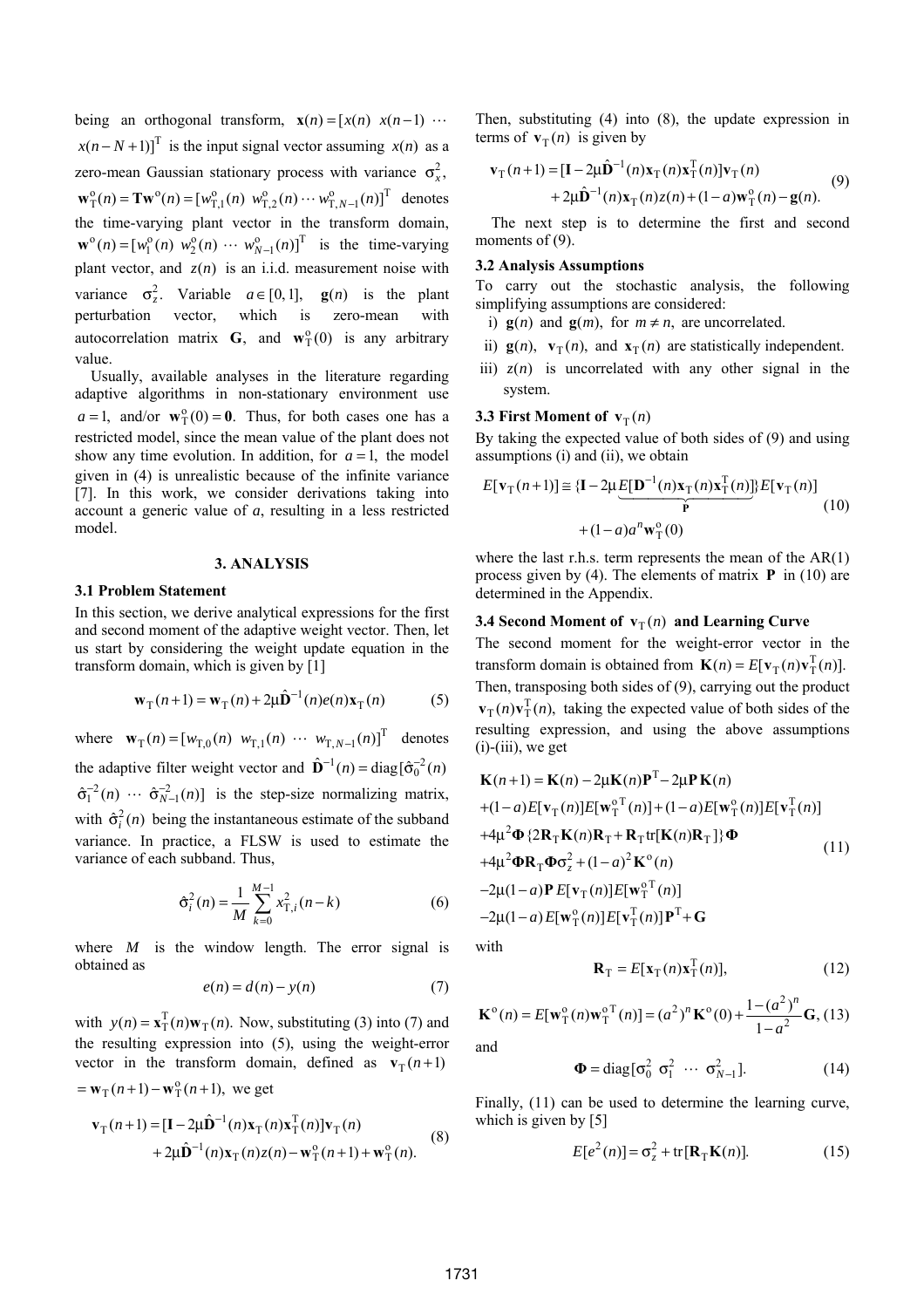## **3.5 Excess Error**

In this section, an expression for the excess error is obtained. Thus, transposing both sides of (9), carrying out the product  $\hat{\mathbf{D}}(n)\mathbf{v}_{\text{T}}(n+1)\mathbf{v}_{\text{T}}^{\text{T}}(n+1)$ , taking the expected value of the resulting expression, assuming  $n \rightarrow \infty$ [whereby  $\mathbf{K}(n+1) \approx \mathbf{K}(n), \mathbf{K}^0(n) \approx (1 - a^2)^{-1} \mathbf{\Phi}$ , and  $E[v_T(n)] \approx 0$ , and applying the trace operation, we obtain

tr[
$$
\mathbf{K}(n)\mathbf{R}_{\mathrm{T}}
$$
] =  $\mu\sigma_z^2$ tr[ $\mathbf{P}$ ] +  $\frac{1}{2\mu(1+a)}$ tr[ $\Phi\mathbf{G}$ ]  
+  $\mu$ tr[ $\mathbf{x}_{\mathrm{T}}(n)\mathbf{x}_{\mathrm{T}}^{\mathrm{T}}(n)\mathbf{v}_{\mathrm{T}}(n)\mathbf{v}_{\mathrm{T}}^{\mathrm{T}}(n)\mathbf{x}_{\mathrm{T}}(n)\mathbf{x}_{\mathrm{T}}^{\mathrm{T}}(n)\hat{\mathbf{D}}^{-1}(n)]$ .  
 $\gamma$  (16)

Then, rearranging  $\gamma$  as

$$
\gamma = \mathbf{x}_{\mathrm{T}}^{\mathrm{T}}(n)\hat{\mathbf{D}}^{-1}(n)\mathbf{x}_{\mathrm{T}}(n)\mathrm{tr}[\mathbf{x}_{\mathrm{T}}^{\mathrm{T}}(n)\mathbf{v}_{\mathrm{T}}(n)\mathbf{v}_{\mathrm{T}}^{\mathrm{T}}(n)\mathbf{x}_{\mathrm{T}}(n)]
$$
  
= tr[\mathbf{P}]\mathrm{tr}[\mathbf{R}\_{\mathrm{T}}\mathbf{K}(n)] (17)

and considering that the excess error is defined as

$$
\xi_{\rm exc}(n) = \text{tr}[\mathbf{R}_{\rm T}\mathbf{K}(n)]\tag{18}
$$

then, for  $n \rightarrow \infty$ , we obtain

$$
\xi_{\text{exc}} = \frac{1}{1 - \mu \text{tr}[\mathbf{P}]} \left\{ \mu \sigma_z^2 \text{tr}[\mathbf{P}] + \frac{1}{2\mu(1+a)} \text{tr}[\mathbf{\Phi} \mathbf{G}] \right\}. \quad (19)
$$

#### **3.6 Step Size for Minimum Excess Error**

The optimum step size that minimizes the excess mean-square error (MSE) is obtained by deriving (19) w.r.t. μ and making such a derivative equal to zero. Thus,

$$
\frac{\partial \xi_{\text{exc}}}{\partial \mu} = \frac{\sigma_z^2 c_1 \mu^2 + 2c_1 c_2 \mu - c_2}{(1 - \mu c_1)^2} = 0
$$
 (20)

where  $c_1 = \text{tr}[\mathbf{P}]$  and  $c_2 = [2(1+a)]^{-1} \text{tr}[\mathbf{\Phi} \mathbf{G}]$ . Solving (20) for  $\mu$ , we get

$$
\mu_{opt} = \frac{-c_1 c_2 + \sqrt{c_1^2 c_2^2 + \sigma_z^2 c_1 c_2}}{\sigma_z^2 c_1}.
$$
\n(21)

### **3.7 Misadjustment**

The misadjustment  $M$  is obtained from (19), which is given by

$$
\mathcal{M} = \frac{\xi_{\text{exc}}}{\xi_{\text{min}}} = \frac{1}{1 - \mu \text{tr}[\mathbf{P}]} \left\{ \mu \text{tr}[\mathbf{P}] + \frac{\sigma_z^{-2}}{2\mu(1+a)} \text{tr}[\mathbf{\Phi} \mathbf{G}] \right\}
$$
(22)

where  $\xi_{\text{min}} = \sigma_z^2$ . Note that (22) [also(19)] is composed of the sum of two terms. The first is equal to the misadjustment referred to the stationary case (when  $a = 1$ ) and **G** is a null matrix), the second is the misadjustment coming from the non-stationary characteristic. Thus, the misadjustment for the non-stationary case is larger than that observed in a stationary one.

### **3.8 Degree of Non-Stationarity**

The degree of non-stationarity, denoted by  $\alpha(n)$ , is defined as [7]

$$
\alpha(n) \triangleq \left\{ \frac{\mathrm{E}[|y_{\mathrm{o},\mathrm{inc}}(n)|^2]}{\mathrm{E}[|z(n)|^2]} \right\}^{1/2}
$$
 (23)

where

$$
y_{\text{o,inc}}(n) = \left[\mathbf{w}_{\text{T}}^{\text{o}}(n+1) - \mathbf{w}_{\text{T}}^{\text{o}}(n)\right]^{\text{T}} \mathbf{x}_{\text{T}}(n) \tag{24}
$$

is the output due to the difference  $\mathbf{w}_{\mathrm{T}}^{\mathrm{o}}(n+1) - \mathbf{w}_{\mathrm{T}}^{\mathrm{o}}(n)$ (incremental filter). The numerator of (23) denotes the power introduced by the variation of the optimum filter, and the denominator is the minimum MSE (MMSE). By using  $(4)$  in  $(24)$ , one obtains

$$
y_{o,\text{inc}}(n) = [(a-1)\mathbf{w}_T^o(n) + \mathbf{g}(n)]^T \mathbf{x}_T(n)
$$
  
= {(a-1)[a^n\mathbf{w}\_T^o(0) +  $\sum_{k=0}^{n-1} a^k \mathbf{g}(n-1-k)] + \mathbf{g}(n)_T^T \mathbf{x}_T(n).$  (25)

By considering the independence between  $g(n)$  and  $x_T(n)$ , and using assumption (i), we can write

$$
E[|y_{o,\text{inc}}(n)|^2] = (1-a)^2 a^{2n} \text{tr}[\mathbf{K}^{\text{o}}(0)\mathbf{R}_{\text{T}}] + \frac{2-a^{2n}+a^{2n+1}}{1+a} \text{tr}[\mathbf{G}\mathbf{R}_{\text{T}}].
$$
 (26)

Now, substituting (26) into (23) and recalling that  $\sigma_z^2$  is the variance of  $z(n)$ , we have

$$
\alpha(n) = \left\{ \frac{(1-a)^2 a^{2n}}{\sigma_z^2} \text{tr}[\mathbf{K}^\circ(0)\mathbf{R}_T] + \frac{2 - a^{2n} + a^{2n+1}}{\sigma_z^2(1+a)} \text{tr}[\mathbf{G}\mathbf{R}_T] \right\}^{1/2}.
$$
\n(27)

From (27), we can conclude that  $\alpha(n)$  presents an exponential evolution. If the degree of non-stationarity is larger than unity, the statistical variations of the optimal weight vector are too fast for the filter to be able to track them (and the misadjustment will then be large). On the other hand, if the degree of non-stationarity is much smaller than unity, the adaptive filter would be able to track the variations in the weight vector. In this work, we are interested in evaluating the tracking performance of the adaptive filter in the latter situation, i.e., when the tracking is possible.

#### **4. SIMULATION RESULTS**

The proposed model is applied to a system identification problem in which its accuracy is assessed for correlated Gaussian input data, obtained from an AR(2) process, given by

$$
x(n) = a_1 x(n-1) + a_2 x(n-2) + v(n)
$$
 (28)

where  $v(n)$  is white noise with variance  $\sigma_v^2$  such that the variance of  $x(n)$  is 1,  $a_1$  and  $a_2$  are the autoregressive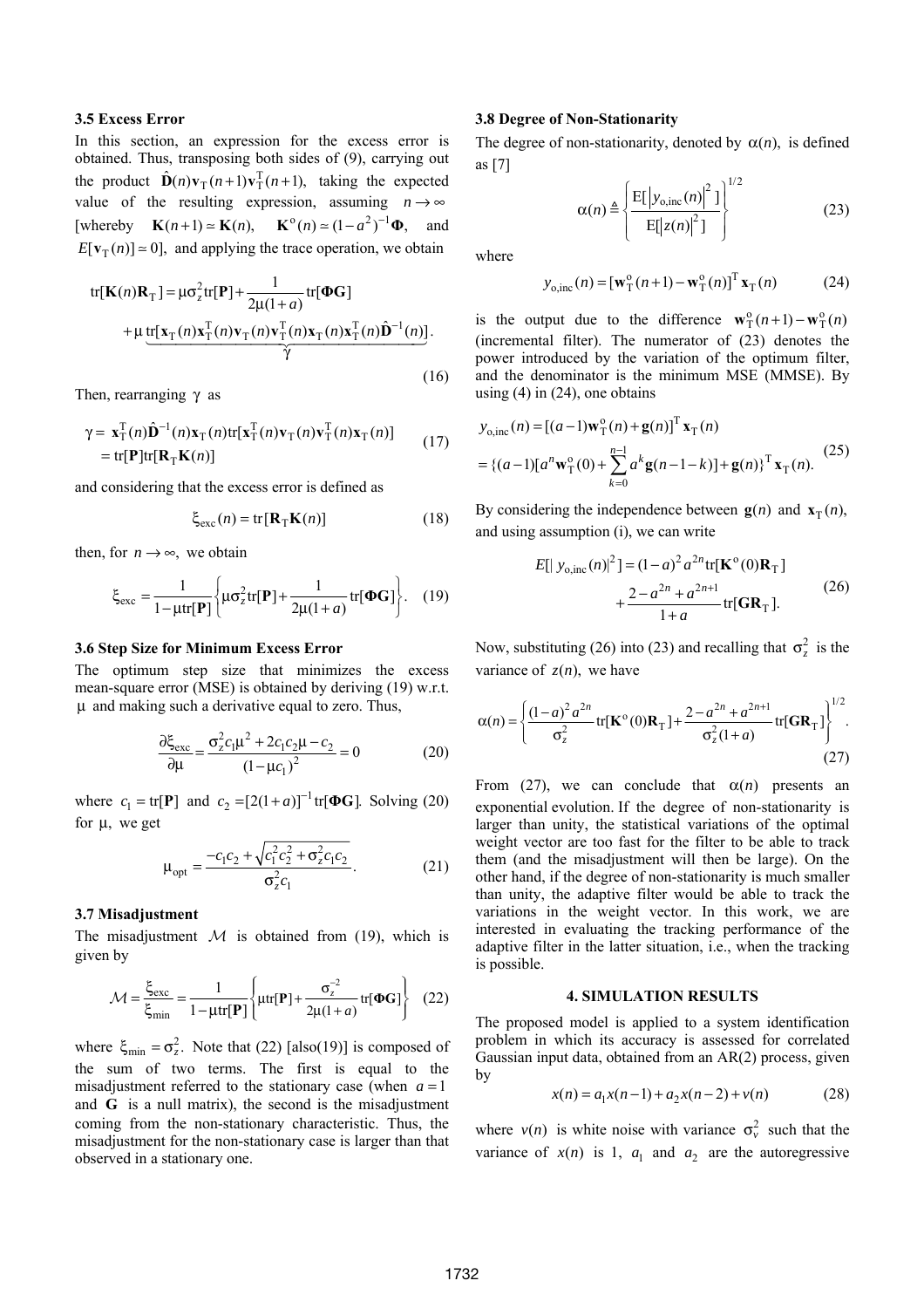coefficients, with  $a_1 = 0.18$  and  $a_2 = -0.85$ . The resulting eigenvalue spread of the input signal for  $N = 32$  is  $\chi = 120$ . The time-varying weights of the plant are obtained according to (4). Its initial values are selected as follows:

$$
\mathbf{w}_{\mathrm{T}}^{\mathrm{o}}(0) = \frac{\mathbf{w}_{\mathrm{aux}}}{\sqrt{\mathbf{w}_{\mathrm{aux}}^{\mathrm{T}} \mathbf{w}_{\mathrm{aux}}}}
$$
(29)

with

$$
\mathbf{w}_{\text{aux}} = \mathbf{T}[\text{sinc}(0) \ \text{sinc}(1/N) \ \cdots \ \text{sinc}(N-1/N)]^{\text{T}}.
$$
 (30)

The elements of  $g(n)$  are samples from a white noise process with autocorrelation matrix  $G = \sigma_a^2 I$ . In the examples,  $a = 0.99$  and two SNR values (20 and 40 dB) are used, resulting in  $\alpha(0) = 0.385$  and  $\alpha(0) = 0.107$ , respectively. In addition, for both SNR values  $\alpha(\infty) = 0.100$ . The discrete cosine transform (DCT) is the orthogonal transform used. Monte Carlo (MC) simulations are obtained averaging 500 independent runs.

For the non-stationary cases, the weights are initialized as

$$
\mathbf{w}_{\mathrm{T}}(0) = \mathbf{w}_{\mathrm{T}}^{0}(0) \tag{31}
$$

aiming to evaluate the adaptive algorithm tracking performance. In the stationary case, the weights are initialized with zero for assessing the algorithm behavior during the acquisition mode [7].

For comparison proposes, the algorithm behavior predicted by a model based on AP is presented. That model is obtained by generalizing the procedure presented in [5].

*Example 1*: In this example, the following parameter values are used:  $N = 32$  in (29),  $M = 10$ , and  $\mu = 0.75\mu_{\text{opt}}$  $= 0.00794$ . In Figure 1, the first moment of the weighterror vector using the FLSW for power estimate with 40 dB signal-to-noise ratio (SNR) is shown. For the sake of clarity, the evolution of the expected value of only four weights is plotted. Figure 2 shows the learning curves (MSE) for two SNR values (20 and 40 dB).

*Example 2*: For this example, most of the parameters of Example 1 are kept the same, but *M* is increased  $(M = 32)$ to achieve better variance estimation. For this case,  $\mu = 0.75 \mu_{op} = 0.00689$ . The obtained results for the MSE evolution are illustrated in Figure 3. Note that, in this case, the AP-based model and the proposed model present a similar behavior.

*Example 3*: In this example, the stationary case is considered as a particular case of the non-stationary one  $(a = 1$  and degree of non-stationarity  $\alpha = 0$ ). In this case, the parameters used are:  $N = 32$ ,  $M = 16$ , and  $\mu = 0.003$ . The obtained results are shown in Figure 4. Note that there is a reduction in the MSE, since now the term related to the non-stationarity in (22) is equal to zero.



Figure 1 **–** Example 1. Mean weight-error behavior curves for  $SNR = 40dB$ . (Gray lines) MC simulations. (Dashed lines) AP-based model. (Dark solid lines) proposed model.



Figure 2 – Example 1. Comparison results for  $M = 10$ . MSE curves for  $SNR = 20$  and 40dB. (Ragged gray lines) MC simulations. (Dashed lines) AP-based model. (Dark solid lines) proposed model.



Figure 3 – Example 2. Comparison results for  $M = 32$ . MSE curves for  $SNR = 20$  and 40dB. (Ragged gray lines) MC simulations. (Dashed lines) AP-based model. (Dark solid lines) proposed model.